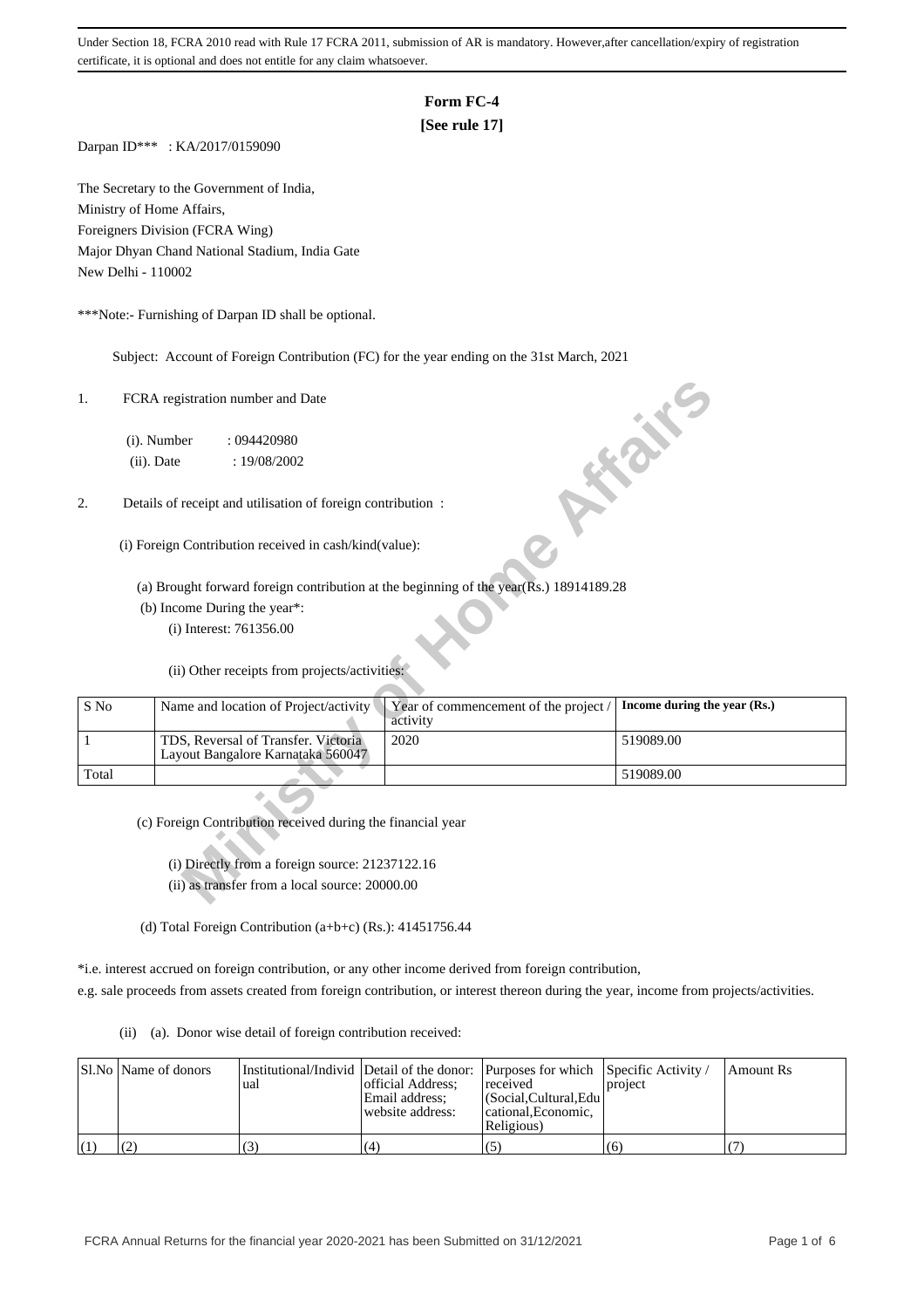|                | Sl.No Name of donors                | Institutional/Individ<br>ual | Detail of the donor:<br>official Address;<br>Email address:<br>website address:                                                                                                                                                                  | Purposes for which<br>received<br>(Social, Cultural, Edu<br>cational, Economic,<br>Religious) | Specific Activity /<br>project                                                                                                                                                                                                             | <b>Amount Rs</b> |
|----------------|-------------------------------------|------------------------------|--------------------------------------------------------------------------------------------------------------------------------------------------------------------------------------------------------------------------------------------------|-----------------------------------------------------------------------------------------------|--------------------------------------------------------------------------------------------------------------------------------------------------------------------------------------------------------------------------------------------|------------------|
| 1              | Point of View                       | Institutional                | Kuvar House<br>Building,<br><b>B1Ground Floor,</b><br>Colaba Causeway,<br>opp. Sasoon Dock,<br>Colaba, Mumbai,<br>Maharashtra<br>400005, India.<br>Email Id:<br>info@pointofview.<br>org, Website<br>Address :<br>https://www.pointo<br>fview.in | Social                                                                                        | <b>Covid Relief</b>                                                                                                                                                                                                                        | 20000.00         |
| $\overline{c}$ | <b>CREA</b>                         | Institutional                | 116 East 16th<br>Street, 7th Floor,<br>New York NY<br>10003 USA,<br>United States of<br>America, Email Id:<br>crea@creaworld.or<br>g, Website Address<br>http://www.creawo<br>rld.org/                                                           | Social                                                                                        | Covid Relief                                                                                                                                                                                                                               | 199600.00        |
| $\overline{3}$ | All Out Action<br>Fund Inc          | Institutional                | 115, 5th Avenue,<br>FL 6, New York,<br>NR 10003, United<br>States of America,<br>Email Id:, Website<br>Address:<br>https://allout.org/                                                                                                           | Social                                                                                        | support the<br>organization<br>emergency needs of<br>LGBT - people<br>during the COVID-<br>19 pandemic                                                                                                                                     | 221393.69        |
| 4              | <b>CREA</b>                         | Institutional                | 116 East 16th<br>Street, 7th Floor,<br>New York NY<br>10003 USA,<br><b>United States of</b><br>America, Email Id:<br>crea@creaworld.or<br>g, Website Address<br>http://www.creawo<br>rld.org/                                                    | Social                                                                                        | Addressing GBV<br>during COVID-19<br>through community<br>mobilisation of<br>marginalised<br>groups                                                                                                                                        | 1732822.69       |
| 5              | Lush Fresh<br>Handmade<br>Cosmetics | Institutional                | Unit 22-23 Dolphin<br>Quays, Dorset,<br>United Kingdom,<br>Email Id:<br>wecare@lush.co.uk<br>, Website Address :<br>https://www.lovefu<br>nd.org.uk/                                                                                             | Social                                                                                        | LGBTQIA -<br>persons through<br>helplines offering<br>legal and medical<br>expertise and help<br>in emergencies<br>capacity building<br>alliance building<br>and advocacy<br>support with local<br>stakeholders<br>including<br>government | 1644211.92       |
| 6              | GiveOut                             | Institutional                | 3rd Floor, Thomas<br>Ford House,<br>London EC1A 9LF<br>, United Kingdom,<br>Email Id:<br>info@giveout.org,<br>Website Address:<br>https://giveout.org/                                                                                           | Social                                                                                        | provide LGBTQI<br>community<br>members with<br>support to deal with<br>the COVID-19<br>pandemic                                                                                                                                            | 236814.00        |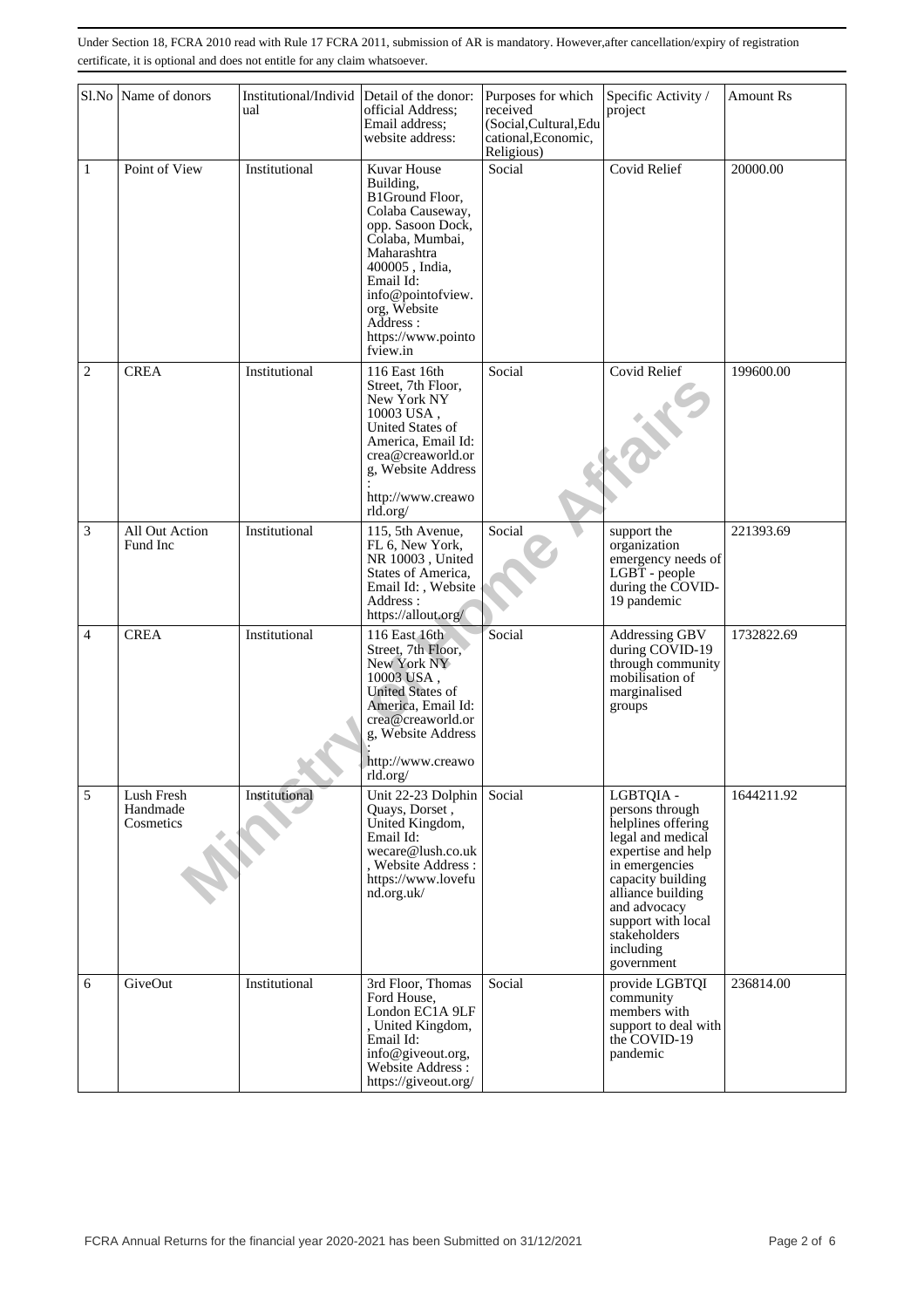|    | Sl.No Name of donors                       | Institutional/Individ<br>ual | Detail of the donor:<br>official Address;<br>Email address:<br>website address:                                                                                                                                                                            | Purposes for which<br>received<br>(Social, Cultural, Edu<br>cational, Economic,<br>Religious) | Specific Activity /<br>project                                                                                                                                    | <b>Amount Rs</b> |
|----|--------------------------------------------|------------------------------|------------------------------------------------------------------------------------------------------------------------------------------------------------------------------------------------------------------------------------------------------------|-----------------------------------------------------------------------------------------------|-------------------------------------------------------------------------------------------------------------------------------------------------------------------|------------------|
| 7  | Global Fund for<br>Community<br>Foundation | Institutional                | Community House,<br><b>Citylink Business</b><br>Park, Albert Street,<br>Belfast, Northern<br>Ireland BT12 4HQ<br>, United Kingdom,<br>Email Id:<br>info@globalfundcf.<br>org, Website<br>Address:<br>http://www.globalf<br>undcommunityfoun<br>dations.org | Social                                                                                        | work around<br>immediate and<br>longer-term<br>community-based<br>responses to Covid-<br>19 among<br>marginalized<br>sexual minority<br>groups and sex<br>workers | 1456960.19       |
| 8  | American Jewish<br>World Service Inc       | Institutional                | 45 West, 36th<br>Street, New York,<br>NY 10018, United<br>States of America.<br>Email Id:<br>ajws@ajws.org,<br>Website Address:<br>https://ajws.org/                                                                                                       | Social                                                                                        | Federations<br>Moblize<br>Adolescent Girls<br>Collectives Year 3                                                                                                  | 5105074.78       |
| 9  | <b>HUAIROU</b><br><b>COMMISSION</b>        | Institutional                | 249 Manhattan<br>Avenue, Brooklyn,<br>NY 11211-4905,<br>United States of<br>America, Email Id:<br>info@huairou.org,<br>Website Address:<br>https://huairou.org/                                                                                            | Social                                                                                        | Covid 19<br>Community<br>resiliance Funds                                                                                                                         | 221427.30        |
| 10 | Global Fund for<br>Community<br>Foundation | Institutional                | Community House,<br><b>Citylink Business</b><br>Park, Albert Street,<br>Belfast, Northern<br>Ireland BT12 4HQ<br>, United Kingdom,<br>Email Id:<br>info@globalfundcf.<br>org, Website<br>Address:<br>http://www.globalf<br>undcommunityfoun<br>dations.org | Social                                                                                        | Community Led                                                                                                                                                     | 494118.61        |
| 11 | American Jewish<br>World Service Inc       | Institutional                | 45 West, 36th<br>Street, New York,<br>NY 10018, United<br>States of America,<br>Email Id:<br>ajws@ajws.org,<br>Website Address:<br>https://ajws.org/                                                                                                       | Social                                                                                        | Strengthening<br>Individual and<br>Collective<br>Leadership Among<br>Working Class Sex<br>Workers and<br><b>Sexual Minorities</b>                                 | 1487921.98       |
| 12 | Ford Foundation                            | Institutional                | 320 East, 43rd<br>Street, New York<br>10017, United<br>States of America,<br>Email Id:, Website<br>Address:<br>http://www.fordfou<br>ndation.ord                                                                                                           | Social                                                                                        | Response to<br>$CO\overline{V}$ ID-19 impact<br>on Gender Based<br>Violence GBV                                                                                   | 7373200.00       |
| 13 | Henirich Boell<br>Stiftung                 | Institutional                | Schumannstr 8,<br>Berlin, Germany,<br>Email Id: in-<br>info@in.boell.org,<br>Website Address:<br>http://www.boell.de<br>/en                                                                                                                                | Social                                                                                        | Supporting inter<br>sex people to claim<br>their identity                                                                                                         | 1063577.00       |

(b) Cumulative purpose-wise amount of all foreign contribution donation received :

| Sl.N<br>- No | 1.7.2223 0.02<br>סטי:<br>$-$ | $-1111$<br>unount |
|--------------|------------------------------|-------------------|
|              | Social<br>$\sim$ $\sim$      | 144.IV<br>.       |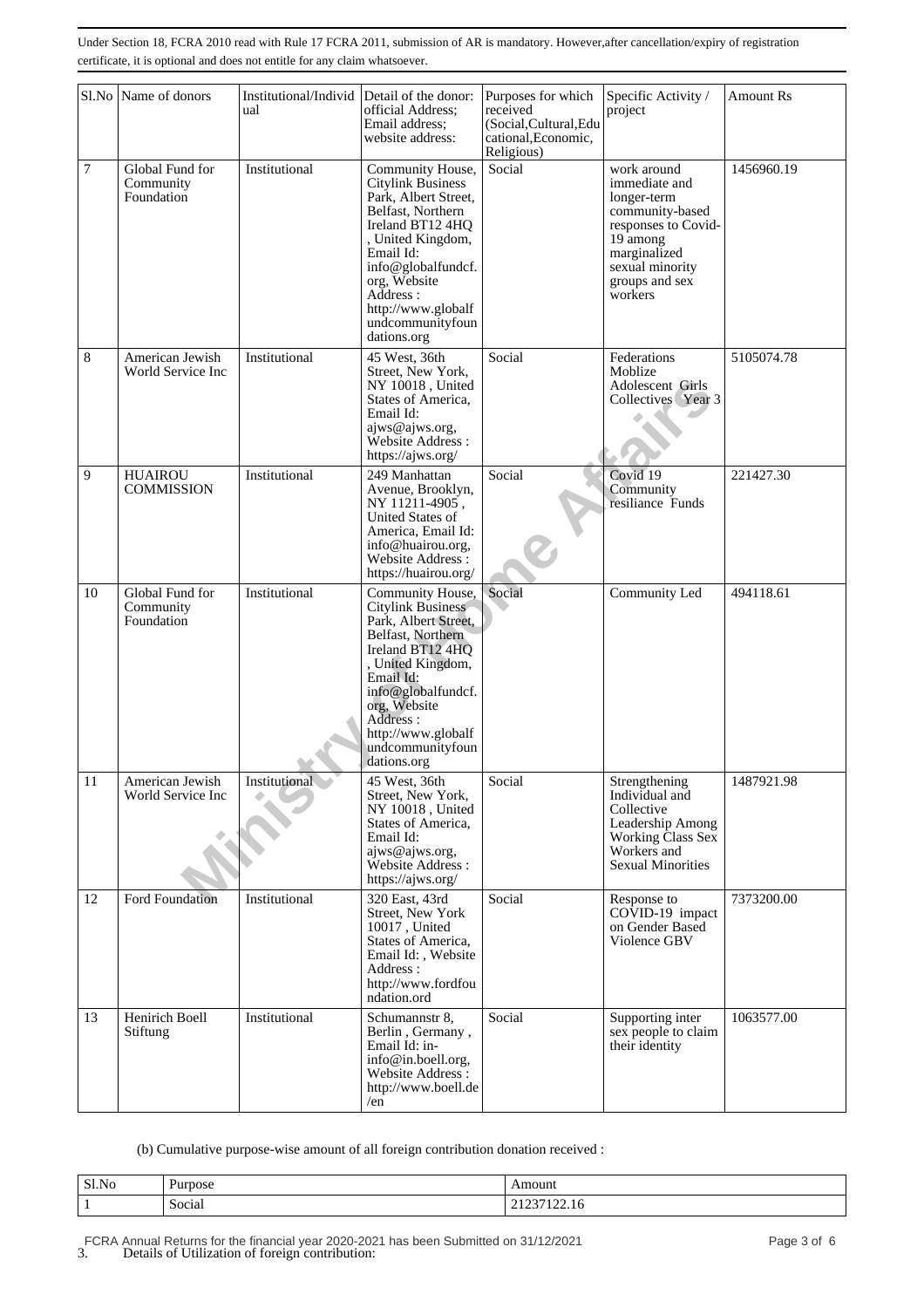| Sl. No.      | Name of<br>project/acti ocation<br>vity                                                                                                                                                                                     | Address/L                                                                                                                      | Previous Balance |         |                                                                                      | Receipt during the year | Utilised                                                                                                |         |                |         |
|--------------|-----------------------------------------------------------------------------------------------------------------------------------------------------------------------------------------------------------------------------|--------------------------------------------------------------------------------------------------------------------------------|------------------|---------|--------------------------------------------------------------------------------------|-------------------------|---------------------------------------------------------------------------------------------------------|---------|----------------|---------|
|              |                                                                                                                                                                                                                             |                                                                                                                                | In cash          | In Kind | In cash                                                                              | In Kind                 | In cash                                                                                                 | In Kind | In cash        | In Kind |
| (1)          | (2)                                                                                                                                                                                                                         | (3)                                                                                                                            | (4)              | (5)     | (6)                                                                                  | (7)                     | (8)                                                                                                     | (9)     | (10)           | (11)    |
| $\mathbf{1}$ | ing of<br>collectives<br>and<br>building<br>leadership<br>among<br>marginaliz<br>ed<br>communit<br>ies and<br>Focusing<br>on the<br>disadvanta<br>ged sexual<br>minorities                                                  | Strengthen   Karnataka<br>, Bihar,<br>Telangana<br>, Andhra<br>Pradesh,<br>Tamilnaad<br>u,<br>Bangalore<br>Karnataka<br>560047 | 18914189.<br>28  | 0.00    | 22537567.<br>16                                                                      | 0.00                    | 35391660.<br>87                                                                                         | 0.00    | 6060095.5      | 0.00    |
| Total        |                                                                                                                                                                                                                             |                                                                                                                                | 18914189.<br>28  | 0.00    | 22537567.<br>16                                                                      | 0.00                    | 35391660.<br>87                                                                                         | 0.00    | 6060095.5<br>7 | 0.00    |
|              | ** It is affirmed that the utilisation of foreign contribution is not in contravention of the provisions contained in the Foreign                                                                                           | (Regulation) Rules, 2011 (Rs.):3779379.14                                                                                      |                  |         | (ii) Total administrative expenses as provided in rule 5 of the Foreign Contribution |                         | (i) Total Utilisation** for projects as per aims and objectives of the association $(Rs.)$ :24866726.73 |         |                |         |
|              | Contribution(Regulation) Act, 2010 (42 of 2010) and more particularly in section 9 and section 12 of the Act which, inter-alia, states that<br>the acceptance of foreign contribution is not likely to affect prejudicially |                                                                                                                                |                  |         |                                                                                      |                         |                                                                                                         |         |                |         |
|              |                                                                                                                                                                                                                             |                                                                                                                                |                  |         |                                                                                      |                         |                                                                                                         |         |                |         |
|              |                                                                                                                                                                                                                             | (A) the soverignty and integrity of india; or.                                                                                 |                  |         |                                                                                      |                         |                                                                                                         |         |                |         |
|              |                                                                                                                                                                                                                             |                                                                                                                                |                  |         | (B) the security, strategic, scientific or echnomic interest of the state; or        |                         |                                                                                                         |         |                |         |
|              |                                                                                                                                                                                                                             | (C) the public interest; or                                                                                                    |                  |         |                                                                                      |                         |                                                                                                         |         |                |         |
|              |                                                                                                                                                                                                                             | (D) freedom or fairness of election to any legistature; or                                                                     |                  |         |                                                                                      |                         |                                                                                                         |         |                |         |
|              |                                                                                                                                                                                                                             | (E) friendly relations with any foreign state; or                                                                              |                  |         |                                                                                      |                         |                                                                                                         |         |                |         |
|              |                                                                                                                                                                                                                             |                                                                                                                                |                  |         |                                                                                      |                         | (F) harmony between religious, racial, social, lingusitic or relgional groups, castes or communities.   |         |                |         |

### (a) Details of activities/projects for which foreign contribution has been received and utilised (in rupees)

- (ii) Total administrative expenses as provided in rule 5 of the Foreign Contribution
	- (Regulation) Rules, 2011 (Rs.) :3779379.14

- (A) the soverignty and integrity of india; or.
- (B) the security, strategic, scientific or echnomic interest of the state; or

- (D) freedom or fairness of election to any legistature; or
- (E) friendly relations with any foreign state; or
- (F) harmony between religious, racial, social, lingusitic or relgional groups, castes or communities.

| Sl. No. | Activity in the name of Association | Details                          | Purpose     | Total (in Rs.) |
|---------|-------------------------------------|----------------------------------|-------------|----------------|
| (i)     | Creation of movable assests         | Furniture                        | For Project | 101275.00      |
| (ii)    | Creation of movable assests         | Electrical Equipment             | For Project | 80344.00       |
| (iii)   | Creation of movable assests         | Equipment                        | For Project | 89492.00       |
| (iv)    | Creation of movable assests         | Computer laptop Printer          | For Project | 571105.00      |
| (v)     | Creation of movable assests         | Software                         | For Project | 15576.00       |
| (vi)    | Creation of movable assests         | Training Asset-Computers and UPS | For Project | 179704.00      |
|         | Total                               |                                  |             | 1037496.00     |

#### (c) Total purchase of fresh assets (Rs.)

# (d) FC transferred to other associations

| ' Sl. No. | Name of the association                                                                             | Date | Purpose | Amount                        |
|-----------|-----------------------------------------------------------------------------------------------------|------|---------|-------------------------------|
|           | $\sqrt{2}$<br>ست                                                                                    | C.   |         |                               |
|           | $\frac{1}{2}$ FCRA Annual Returns for the financial year 2020-2021 Research Submitted on 31/12/2021 |      | Social  | $25000 \cancel{\mu_0}$<br>nt. |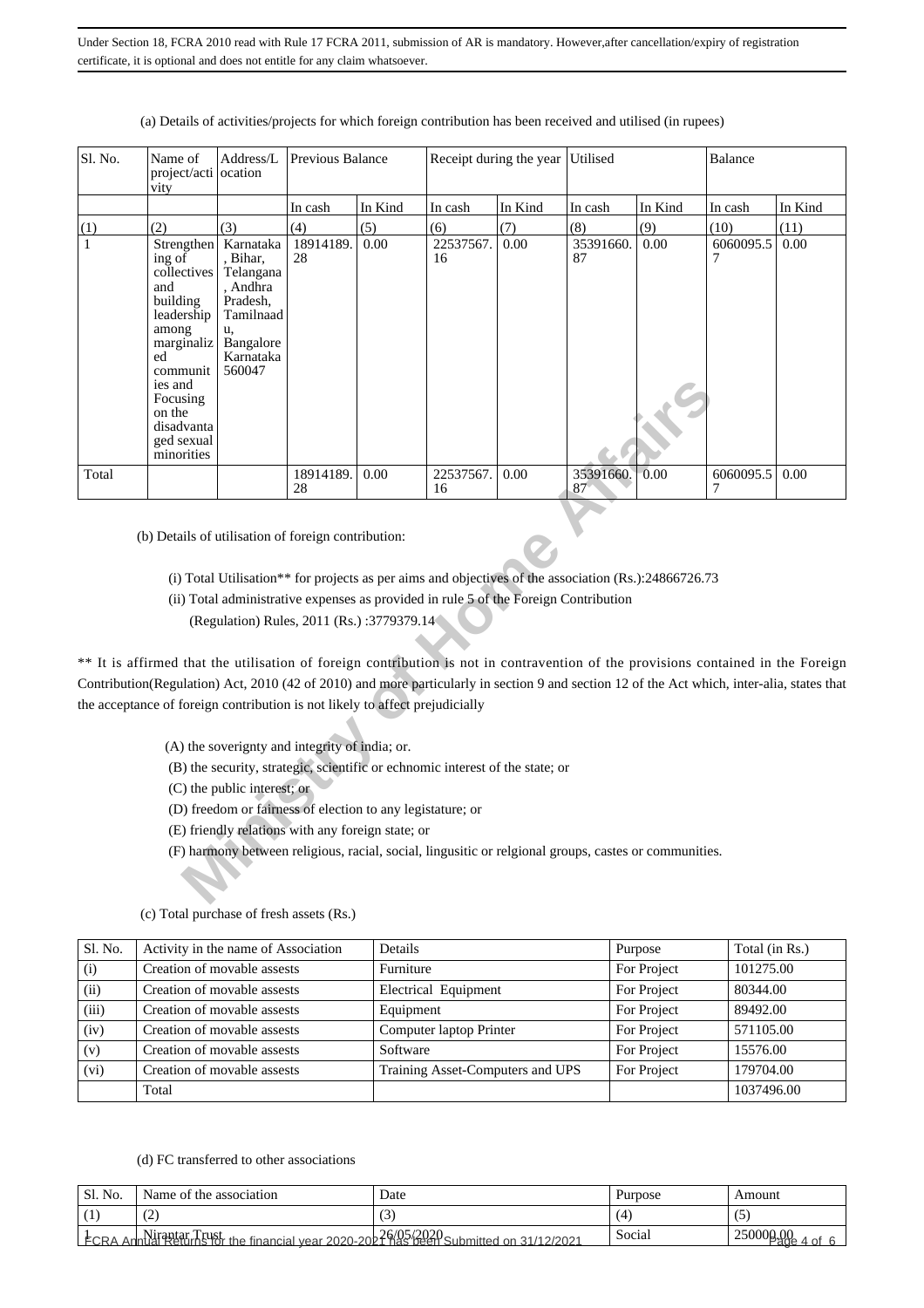| $\overline{c}$                                                                                                                                                                                                                                                                                                                                                                                                                                                                                                                                                                                                                                                                                                     |                                                                                                                                  | Bhumika Womens Collective                                                                                                                                             |                     | 26/05/2020<br>15/06/2020          |            |                         | Social                     |            | 107059.00                         |
|--------------------------------------------------------------------------------------------------------------------------------------------------------------------------------------------------------------------------------------------------------------------------------------------------------------------------------------------------------------------------------------------------------------------------------------------------------------------------------------------------------------------------------------------------------------------------------------------------------------------------------------------------------------------------------------------------------------------|----------------------------------------------------------------------------------------------------------------------------------|-----------------------------------------------------------------------------------------------------------------------------------------------------------------------|---------------------|-----------------------------------|------------|-------------------------|----------------------------|------------|-----------------------------------|
| 3                                                                                                                                                                                                                                                                                                                                                                                                                                                                                                                                                                                                                                                                                                                  |                                                                                                                                  | Bhumika Womens Collective                                                                                                                                             |                     |                                   |            |                         | Social                     |            | 75000.00                          |
| $\overline{\mathbf{4}}$<br>5                                                                                                                                                                                                                                                                                                                                                                                                                                                                                                                                                                                                                                                                                       | Nirantar Trust                                                                                                                   |                                                                                                                                                                       |                     | 15/06/2020                        |            |                         | Social                     |            | 145000.00                         |
|                                                                                                                                                                                                                                                                                                                                                                                                                                                                                                                                                                                                                                                                                                                    | Nirantar Trust                                                                                                                   | <b>Bhumika Womens Collective</b>                                                                                                                                      |                     | 23/07/2020                        |            |                         | Social<br>Social           |            | 915500.00                         |
| 6<br>7                                                                                                                                                                                                                                                                                                                                                                                                                                                                                                                                                                                                                                                                                                             | Nirantar Trust                                                                                                                   |                                                                                                                                                                       |                     | 15/09/2020<br>28/09/2020          |            |                         | Social                     |            | 300000.00<br>1567000.00           |
| 8                                                                                                                                                                                                                                                                                                                                                                                                                                                                                                                                                                                                                                                                                                                  |                                                                                                                                  | Bhumika Womens Collective                                                                                                                                             |                     | 28/09/2020                        |            |                         | Social                     |            | 2348500.00                        |
|                                                                                                                                                                                                                                                                                                                                                                                                                                                                                                                                                                                                                                                                                                                    | Total                                                                                                                            |                                                                                                                                                                       |                     |                                   |            |                         |                            |            | 5708059.00                        |
| (e) Total utilisation In the year $(Rs.)(b+c+d)$ 35391660.87<br>4.<br>Details Of unutilised foreign contribution:<br>(i) Total FC invested in term Deposits (Rs.):<br>Sl. No.<br>Details<br>Total(in Rs.)<br>(i)<br>Opening Balance of FD<br>4750000.00<br>(ii)<br>FD made during the year<br>18623863.00<br>Less: realisation of previous FD<br>(iii)<br>18763747.00<br>Closing balance of FD<br>4610116.00<br>(ii) Balance of unutilised foreign contribution, in cash/bank, at the end of the year(Rs):<br>(a) Cash in hand: 98481.50<br>(b) in FC designated bank account: 696516.68<br>(c) in utilisation bank account(s): $31864.39$<br>Details of foreigners as Key functionary/working/associated: 0<br>5. |                                                                                                                                  |                                                                                                                                                                       |                     |                                   |            |                         |                            |            |                                   |
| 6.                                                                                                                                                                                                                                                                                                                                                                                                                                                                                                                                                                                                                                                                                                                 |                                                                                                                                  | Details of Land and Building remained unutilised for more than two year:                                                                                              |                     |                                   |            |                         |                            |            |                                   |
|                                                                                                                                                                                                                                                                                                                                                                                                                                                                                                                                                                                                                                                                                                                    |                                                                                                                                  |                                                                                                                                                                       |                     |                                   |            |                         |                            |            |                                   |
| Sl. No.                                                                                                                                                                                                                                                                                                                                                                                                                                                                                                                                                                                                                                                                                                            | Building                                                                                                                         | Location of Land and                                                                                                                                                  | Year of acquisition |                                   |            | Purpose of acquisition  |                            |            | Reason of unutilisation           |
| (1)                                                                                                                                                                                                                                                                                                                                                                                                                                                                                                                                                                                                                                                                                                                | (2)                                                                                                                              |                                                                                                                                                                       | (3)                 |                                   | (4)        |                         |                            | (5)        |                                   |
| (7)<br>Name of the<br>Bank<br>(1)                                                                                                                                                                                                                                                                                                                                                                                                                                                                                                                                                                                                                                                                                  |                                                                                                                                  | (a) Details of designated FC bank account for receipt of Foreign Contribution (As on 31st March of the year ending):<br><b>Branch Address</b><br>With pincode)<br>(2) | Phone No.<br>(3).   | E-mail<br>(4)                     |            | <b>IFSC Code</b><br>(5) | Account No<br>(6)          |            | Date of Opening<br>Account<br>(7) |
| <b>STATE BANK</b>                                                                                                                                                                                                                                                                                                                                                                                                                                                                                                                                                                                                                                                                                                  |                                                                                                                                  | 11Sansad Marg,                                                                                                                                                        | 011-23374390        | fcra.00691@sbi.c                  |            | SBIN0000691             |                            | XXXXXX4239 | 22/04/2021                        |
| OF INDIA                                                                                                                                                                                                                                                                                                                                                                                                                                                                                                                                                                                                                                                                                                           |                                                                                                                                  | New Delhi 110<br>001. New Delhi.<br>Delhi, Delhi                                                                                                                      |                     | o.in                              |            |                         |                            |            |                                   |
|                                                                                                                                                                                                                                                                                                                                                                                                                                                                                                                                                                                                                                                                                                                    |                                                                                                                                  | (b) Details of all utilization bank accounts for utilization of Foregin Contribution (As on 31st March of the year ending)                                            |                     |                                   |            |                         |                            |            |                                   |
| Name of the<br>Phone No.<br>E-mail<br><b>Branch Address</b><br>Bank<br>With pincode)                                                                                                                                                                                                                                                                                                                                                                                                                                                                                                                                                                                                                               |                                                                                                                                  |                                                                                                                                                                       |                     | <b>IFSC</b> Code                  | Account No |                         | Date of Opening<br>Account |            |                                   |
| (2)<br>(3).<br>(1)                                                                                                                                                                                                                                                                                                                                                                                                                                                                                                                                                                                                                                                                                                 |                                                                                                                                  | (4)                                                                                                                                                                   |                     | (5)                               | (6)        |                         | (7)                        |            |                                   |
| <b>ICICI BANK</b><br><b>LTD</b>                                                                                                                                                                                                                                                                                                                                                                                                                                                                                                                                                                                                                                                                                    |                                                                                                                                  | <b>ICICI</b> Towers,<br>Ground floor,<br>Commissariat<br>Road, Bangalore,<br>Karnataka,<br>Bangalore                                                                  | 080-41296002        | priya.vasudevan<br>@icicibank.com |            | <b>ICIC0000002</b>      | 28                         | XXXXXXXX93 | 31/07/2014                        |
|                                                                                                                                                                                                                                                                                                                                                                                                                                                                                                                                                                                                                                                                                                                    | <b>Declaration</b><br>I herelsyAdrolat@datribetabtheefpanticalarsafu20isbe20by masarednuGutndittertect 31/12/2021<br>Page 5 of 6 |                                                                                                                                                                       |                     |                                   |            |                         |                            |            |                                   |

## 4. Details Of unutilised foreign contribution:

|                                                                                                                                                                                                                                                                                                                                                                                                                                                             | (i) Total FC invested in term Deposits (Rs.):                                                                                                                                                                                                                                                                                                                            |                     |      |                        |     |                         |  |
|-------------------------------------------------------------------------------------------------------------------------------------------------------------------------------------------------------------------------------------------------------------------------------------------------------------------------------------------------------------------------------------------------------------------------------------------------------------|--------------------------------------------------------------------------------------------------------------------------------------------------------------------------------------------------------------------------------------------------------------------------------------------------------------------------------------------------------------------------|---------------------|------|------------------------|-----|-------------------------|--|
| Sl. No.                                                                                                                                                                                                                                                                                                                                                                                                                                                     | Details                                                                                                                                                                                                                                                                                                                                                                  |                     |      | Total(in Rs.)          |     |                         |  |
| (i)                                                                                                                                                                                                                                                                                                                                                                                                                                                         | Opening Balance of FD                                                                                                                                                                                                                                                                                                                                                    |                     |      | 4750000.00             |     |                         |  |
| (ii)                                                                                                                                                                                                                                                                                                                                                                                                                                                        | FD made during the year                                                                                                                                                                                                                                                                                                                                                  |                     |      | 18623863.00            |     |                         |  |
| (iii)                                                                                                                                                                                                                                                                                                                                                                                                                                                       | Less: realisation of previous FD                                                                                                                                                                                                                                                                                                                                         |                     |      | 18763747.00            |     |                         |  |
|                                                                                                                                                                                                                                                                                                                                                                                                                                                             | Closing balance of FD                                                                                                                                                                                                                                                                                                                                                    |                     |      | 4610116.00             |     |                         |  |
| 5 <sub>1</sub><br>6.                                                                                                                                                                                                                                                                                                                                                                                                                                        | (ii) Balance of unutilised foreign contribution, in cash/bank, at the end of the year(Rs):<br>(a) Cash in hand: 98481.50<br>(b) in FC designated bank account: 696516.68<br>(c) in utilisation bank account(s): $31864.39$<br>Details of foreigners as Key functionary/working/associated: 0<br>Details of Land and Building remained unutilised for more than two year: |                     |      |                        |     |                         |  |
| Sl. No.                                                                                                                                                                                                                                                                                                                                                                                                                                                     | Location of Land and<br><b>Building</b>                                                                                                                                                                                                                                                                                                                                  | Year of acquisition |      | Purpose of acquisition |     | Reason of unutilisation |  |
| (1)                                                                                                                                                                                                                                                                                                                                                                                                                                                         | (2)                                                                                                                                                                                                                                                                                                                                                                      | (3)                 | (4)  |                        | (5) |                         |  |
| (a) Details of designated FC bank account for receipt of Foreign Contribution (As on 31st March of the year ending):<br>(7)<br>Name of the<br><b>Branch Address</b><br>E-mail<br><b>IFSC Code</b><br>Phone No.<br>Account No<br>Date of Opening<br>Bank<br>With pincode)<br>Account<br>(3).<br>(4)<br>(5)<br>(1)<br>(2)<br>(6)<br>(7)<br>011-23374390<br>SBIN0000691<br><b>STATE BANK</b><br>11Sansad Marg,<br>fcra.00691@sbi.c<br>XXXXXX4239<br>22/04/2021 |                                                                                                                                                                                                                                                                                                                                                                          |                     |      |                        |     |                         |  |
| <b>OF INDIA</b>                                                                                                                                                                                                                                                                                                                                                                                                                                             | New Delhi 110                                                                                                                                                                                                                                                                                                                                                            |                     | o.in |                        |     |                         |  |

- (a) Cash in hand: 98481.50
- (b) in FC designated bank account: 696516.68
- (c) in utilisation bank account(s): 31864.39
- 5. Details of foreigners as Key functionary/working/associated: 0
- 6. Details of Land and Building remained unutilised for more than two year:

| Sl. No. | ∟ocation of Land and<br><b>Building</b> | Year of acquisition | Purpose of acquisition | Reason of unutilisation |
|---------|-----------------------------------------|---------------------|------------------------|-------------------------|
|         | ∼                                       | $\sim$              |                        |                         |

| Name of the<br>Bank           | <b>Branch Address</b><br>With pincode)                              | Phone No.    | E-mail                               | <b>IFSC</b> Code | Account No | Date of Opening<br>Account |
|-------------------------------|---------------------------------------------------------------------|--------------|--------------------------------------|------------------|------------|----------------------------|
|                               | 2)                                                                  | (3).         | (4)                                  | (5)              | (6)        |                            |
| <b>STATE BANK</b><br>OF INDIA | 11 Sansad Marg.<br>New Delhi 110<br>001, New Delhi,<br>Delhi, Delhi | 011-23374390 | fcra.00691@sbi.c SBIN0000691<br>0.1n |                  | XXXXXX4239 | 22/04/2021                 |

| Name of the<br>Bank             | <b>Branch Address</b><br>With pincode)                                                               | Phone No.    | E-mail                            | <b>IFSC</b> Code   | Account No       | Date of Opening<br>Account |
|---------------------------------|------------------------------------------------------------------------------------------------------|--------------|-----------------------------------|--------------------|------------------|----------------------------|
| $^{(1)}$                        | (2)                                                                                                  | (3).         | (4)                               | (5)                | (6)              |                            |
| <b>ICICI BANK</b><br><b>LTD</b> | <b>ICICI</b> Towers,<br>Ground floor,<br>Commissariat<br>Road, Bangalore,<br>Karnataka,<br>Bangalore | 080-41296002 | priya.yasudevan<br>@icicibank.com | <b>ICIC0000002</b> | XXXXXXXX93<br>28 | 31/07/2014                 |

### **Declaration**